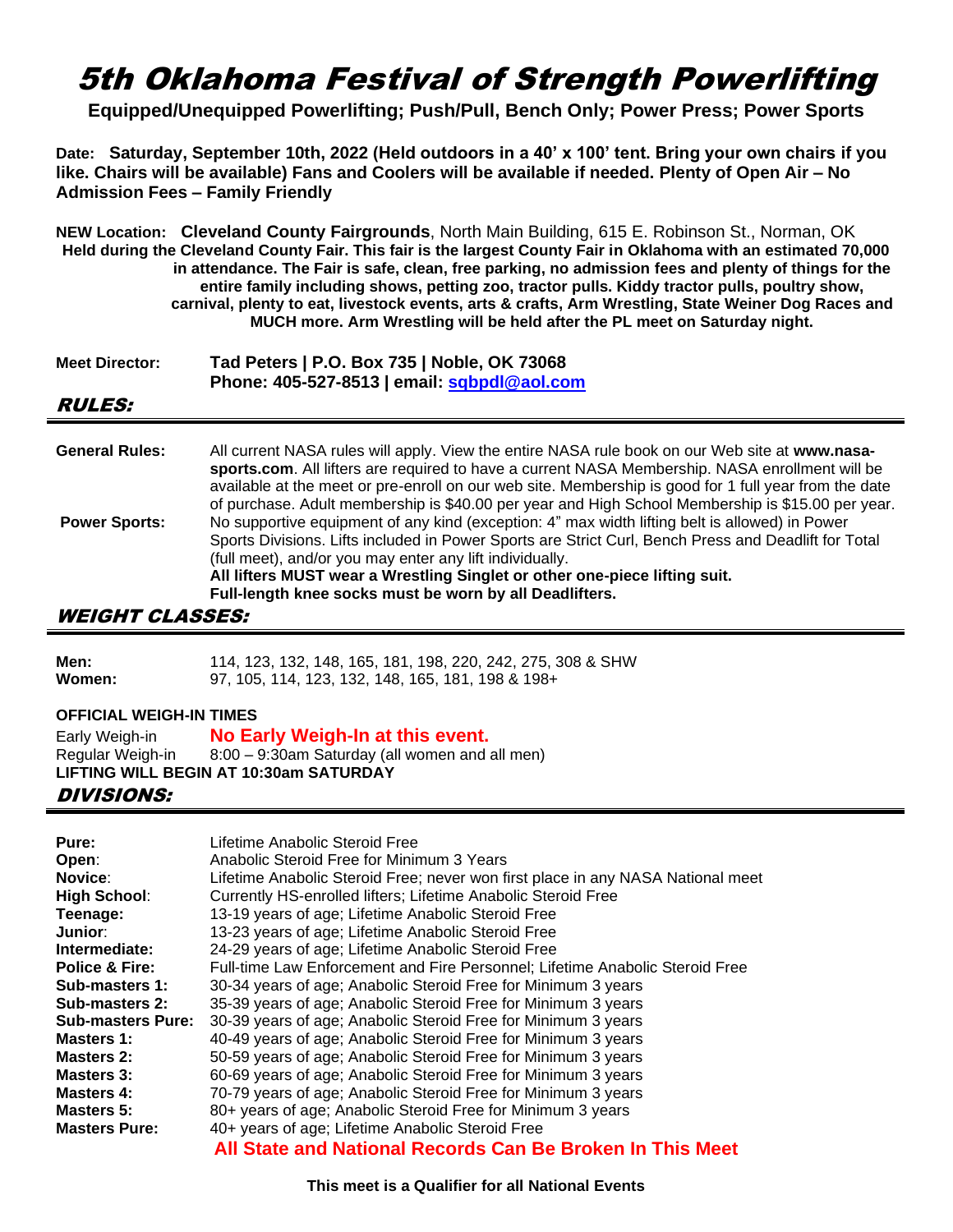# EVENT DEFINITIONS AND EQUIPMENT ALLOWED:

| <b>Equipped Or Retro Powerlifting</b><br>Consists of lifter's best Squat, Bench Press and Deadlift for<br>a Total. Single-ply Squat Suit and BP Shirt + Lifting Belt and<br>Knee/Wrist wraps. Retro - Only Belt Allowed | <b>Unequipped Powerlifting</b><br>Consists of lifter's best Squat, Bench Press and Deadlift<br>for a Total. Lifting Belt and Knee/Wrist wraps. |
|-------------------------------------------------------------------------------------------------------------------------------------------------------------------------------------------------------------------------|------------------------------------------------------------------------------------------------------------------------------------------------|
| <b>Equipped Push/Pull</b>                                                                                                                                                                                               | <b>Unequipped Push/Pull</b>                                                                                                                    |
| Consists of lifter's best Bench Press and Deadlift for a Total.                                                                                                                                                         | Consists of lifter's best Bench Press and Deadlift for a                                                                                       |
| Single-ply BP Shirt + Lifting Belt and Knee/Wrist wraps.                                                                                                                                                                | Total. Lifting Belt and Knee/Wrist wraps.                                                                                                      |
| <b>Equipped Bench Only</b>                                                                                                                                                                                              | <b>Unequipped Bench Only</b>                                                                                                                   |
| Single-ply BP Shirt + Lifting Belt and Wrist wraps.                                                                                                                                                                     | Lifting Belt and Wrist wraps.                                                                                                                  |
| <b>Power Sports Full Meet</b>                                                                                                                                                                                           | Power Press - (after 8-1-13)                                                                                                                   |
| Consists of the lifter's best Curl, Bench Press and Deadlift                                                                                                                                                            | Consists of lifter's best Power Clean and Bench Press                                                                                          |
| for a Total. 4" max width Lifting Belt only.                                                                                                                                                                            | for a Total. Lifting Belt and Knee/Wrist wraps.                                                                                                |
|                                                                                                                                                                                                                         |                                                                                                                                                |

**Power Clean Only** – Power Clean, no supportive equipment

## ENTRY FEES:

### *\$10.00 Late Fee applies after Deadline Date. Cash and Credit Cards Only for all late entries.*

**Individual Lifters:** Powerlifting, Push/Pull, Bench Press Only (Equipped and Unequipped); Power Press; Power Sports (Full Meet and Individual Events): **\$70.00 for first division entered; \$40.00 for each additional division entered.**  NOTE: In Power Sports Individual Events – Awards in each individual event entered

**High School Lifters:** Powerlifting, Push/Pull, Bench Press Only (Equipped and Unequipped); Power Press; Power Sports (Full Meet and Individual Events): **\$50.00 for first division entered; \$35.00 for each additional division entered.**  NOTE: In Power Sports Individual Events – Awards in each individual event entered.

**Team Entry Fee: \$45.00 per team entry.** This fee is for the Team Trophy. Team rosters MUST be turned in by the start of lifting on Saturday. Maximum 10 members per team.

#### **Return All Entries and Entry Fees to: NASA | PO Box 735 | Noble, OK 73068 Or enter online at our Web site: [www.nasa-sports.com](http://www.nasa-sports.com/)**

## AWARDS:

**Individual Lifters:** 1st thru 5th Place Awards for each weight class in each division for Powerlifting, Push/Pull, Bench Press Only, Power Press, and Power Sports contests. Awards may consist of Championship medals, Column Trophies, Sculptured Trophies, Large Plaques and Medium Plaques. Selection of all awards will be determined by overall rankings.

**Teams:** 1st thru 3rd Place Trophies for Powerlifting, Push/Pull, Bench Press Only, Power Press, and Power Sports Teams.

### **COMPETE FOR THE "BEST OF THE BEST" CHAMPIONSHIP BELTS Select National Meets Only - See Web Entry For More Details**

# STATE RECORDS:

All State & National Records can be broken in this meet. Please check the current State Records for the correct Division to enter and the current records. **You MUST be entered in the correct Division to break the Records.** i.e., to break Masters 1 records you MUST be entered in Masters 1 Division. All Records are online; they will not be available at the meet.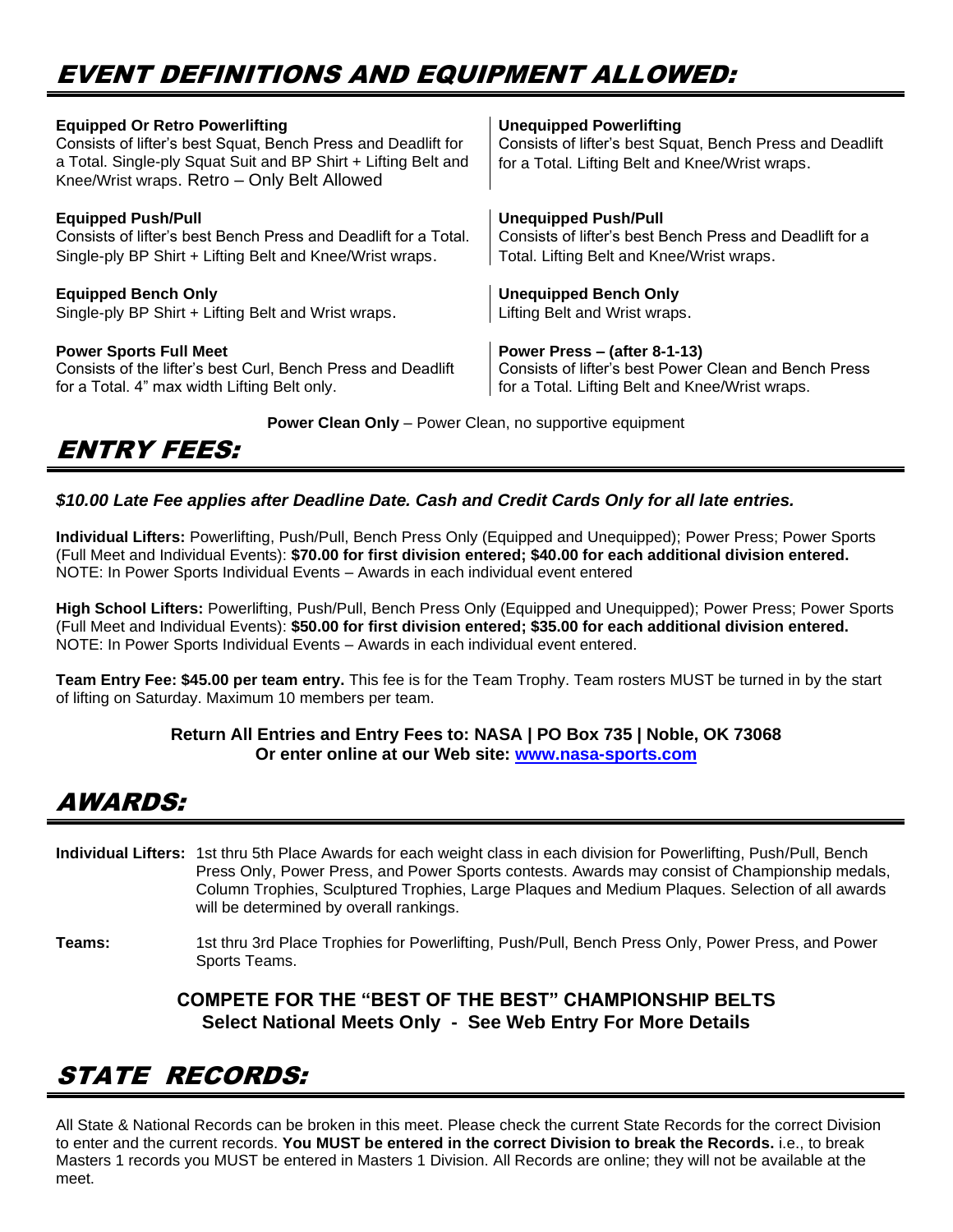| September 10th, 2022<br>Cleveland County Fairgrounds, 615 E. Robinson St, Norman, OK (Behind Livestock Arena)<br>$\rightarrow$ IMPORTANT: Late Fee of \$10.00 begins September 5th, 2022 $\leftarrow$                                                                                                                                                                                                                                                                                                                                                                                                                                                                                                                                                                                                                                                                                                                                                                                                                                                                                                                                                                                                                                                                                                                                                                                                                                                                                           |                                           |                                                              |                                    |                                           |  |  |  |  |
|-------------------------------------------------------------------------------------------------------------------------------------------------------------------------------------------------------------------------------------------------------------------------------------------------------------------------------------------------------------------------------------------------------------------------------------------------------------------------------------------------------------------------------------------------------------------------------------------------------------------------------------------------------------------------------------------------------------------------------------------------------------------------------------------------------------------------------------------------------------------------------------------------------------------------------------------------------------------------------------------------------------------------------------------------------------------------------------------------------------------------------------------------------------------------------------------------------------------------------------------------------------------------------------------------------------------------------------------------------------------------------------------------------------------------------------------------------------------------------------------------|-------------------------------------------|--------------------------------------------------------------|------------------------------------|-------------------------------------------|--|--|--|--|
|                                                                                                                                                                                                                                                                                                                                                                                                                                                                                                                                                                                                                                                                                                                                                                                                                                                                                                                                                                                                                                                                                                                                                                                                                                                                                                                                                                                                                                                                                                 |                                           |                                                              |                                    |                                           |  |  |  |  |
| <b>Address</b>                                                                                                                                                                                                                                                                                                                                                                                                                                                                                                                                                                                                                                                                                                                                                                                                                                                                                                                                                                                                                                                                                                                                                                                                                                                                                                                                                                                                                                                                                  | <b>City</b>                               |                                                              | <b>State</b>                       | Zip                                       |  |  |  |  |
| <b>E-mail Address</b>                                                                                                                                                                                                                                                                                                                                                                                                                                                                                                                                                                                                                                                                                                                                                                                                                                                                                                                                                                                                                                                                                                                                                                                                                                                                                                                                                                                                                                                                           | <b>Phone</b>                              |                                                              |                                    |                                           |  |  |  |  |
|                                                                                                                                                                                                                                                                                                                                                                                                                                                                                                                                                                                                                                                                                                                                                                                                                                                                                                                                                                                                                                                                                                                                                                                                                                                                                                                                                                                                                                                                                                 |                                           | Division(s) Entered (i.e. Juniors, Masters-1, Open, etc.):   |                                    |                                           |  |  |  |  |
| <b>Events Entered:</b>                                                                                                                                                                                                                                                                                                                                                                                                                                                                                                                                                                                                                                                                                                                                                                                                                                                                                                                                                                                                                                                                                                                                                                                                                                                                                                                                                                                                                                                                          | <b>1st Division</b><br>\$70 (\$50 for HS) | 2nd Division<br>\$40 (\$35 for HS)                           | 3rd Division<br>\$40 (\$35 for HS) | <b>4th Division</b><br>\$40 (\$35 for HS) |  |  |  |  |
| Equipped Powerlifting - Full Meet                                                                                                                                                                                                                                                                                                                                                                                                                                                                                                                                                                                                                                                                                                                                                                                                                                                                                                                                                                                                                                                                                                                                                                                                                                                                                                                                                                                                                                                               |                                           |                                                              |                                    |                                           |  |  |  |  |
| Unequipped Powerlifting - Full Meet                                                                                                                                                                                                                                                                                                                                                                                                                                                                                                                                                                                                                                                                                                                                                                                                                                                                                                                                                                                                                                                                                                                                                                                                                                                                                                                                                                                                                                                             |                                           |                                                              |                                    |                                           |  |  |  |  |
| <b>Equipped Push Pull</b>                                                                                                                                                                                                                                                                                                                                                                                                                                                                                                                                                                                                                                                                                                                                                                                                                                                                                                                                                                                                                                                                                                                                                                                                                                                                                                                                                                                                                                                                       |                                           |                                                              |                                    |                                           |  |  |  |  |
| <b>Unequipped Push Pull</b>                                                                                                                                                                                                                                                                                                                                                                                                                                                                                                                                                                                                                                                                                                                                                                                                                                                                                                                                                                                                                                                                                                                                                                                                                                                                                                                                                                                                                                                                     |                                           |                                                              |                                    |                                           |  |  |  |  |
| Equipped Bench Only                                                                                                                                                                                                                                                                                                                                                                                                                                                                                                                                                                                                                                                                                                                                                                                                                                                                                                                                                                                                                                                                                                                                                                                                                                                                                                                                                                                                                                                                             |                                           |                                                              |                                    |                                           |  |  |  |  |
| Unequipped Bench Only                                                                                                                                                                                                                                                                                                                                                                                                                                                                                                                                                                                                                                                                                                                                                                                                                                                                                                                                                                                                                                                                                                                                                                                                                                                                                                                                                                                                                                                                           |                                           |                                                              |                                    |                                           |  |  |  |  |
| Unequipped Power Press (after 8-1-13)                                                                                                                                                                                                                                                                                                                                                                                                                                                                                                                                                                                                                                                                                                                                                                                                                                                                                                                                                                                                                                                                                                                                                                                                                                                                                                                                                                                                                                                           |                                           |                                                              |                                    |                                           |  |  |  |  |
| Power Sports - Full Meet Curl, BP, DL                                                                                                                                                                                                                                                                                                                                                                                                                                                                                                                                                                                                                                                                                                                                                                                                                                                                                                                                                                                                                                                                                                                                                                                                                                                                                                                                                                                                                                                           |                                           |                                                              |                                    |                                           |  |  |  |  |
| Power Sports Strict Curl Only                                                                                                                                                                                                                                                                                                                                                                                                                                                                                                                                                                                                                                                                                                                                                                                                                                                                                                                                                                                                                                                                                                                                                                                                                                                                                                                                                                                                                                                                   |                                           |                                                              |                                    |                                           |  |  |  |  |
| Power Sports Bench Press Only                                                                                                                                                                                                                                                                                                                                                                                                                                                                                                                                                                                                                                                                                                                                                                                                                                                                                                                                                                                                                                                                                                                                                                                                                                                                                                                                                                                                                                                                   |                                           |                                                              |                                    |                                           |  |  |  |  |
| Power Sports Deadlift Only                                                                                                                                                                                                                                                                                                                                                                                                                                                                                                                                                                                                                                                                                                                                                                                                                                                                                                                                                                                                                                                                                                                                                                                                                                                                                                                                                                                                                                                                      |                                           |                                                              |                                    |                                           |  |  |  |  |
| Power Press (Power Clean + BP)                                                                                                                                                                                                                                                                                                                                                                                                                                                                                                                                                                                                                                                                                                                                                                                                                                                                                                                                                                                                                                                                                                                                                                                                                                                                                                                                                                                                                                                                  |                                           |                                                              |                                    |                                           |  |  |  |  |
| Retro Powerlifting (Belt Only)                                                                                                                                                                                                                                                                                                                                                                                                                                                                                                                                                                                                                                                                                                                                                                                                                                                                                                                                                                                                                                                                                                                                                                                                                                                                                                                                                                                                                                                                  |                                           |                                                              |                                    |                                           |  |  |  |  |
| Power Clean Only                                                                                                                                                                                                                                                                                                                                                                                                                                                                                                                                                                                                                                                                                                                                                                                                                                                                                                                                                                                                                                                                                                                                                                                                                                                                                                                                                                                                                                                                                |                                           |                                                              |                                    |                                           |  |  |  |  |
| Total number of Divisions Entered:                                                                                                                                                                                                                                                                                                                                                                                                                                                                                                                                                                                                                                                                                                                                                                                                                                                                                                                                                                                                                                                                                                                                                                                                                                                                                                                                                                                                                                                              |                                           | <b>Total Amount Enclosed</b><br>Incl. Late Fee if applicable |                                    | Check No.                                 |  |  |  |  |
| I Realize This Competition is an Anabolic Steroid Free Meet and that I MAY be Tested by Urinalysis                                                                                                                                                                                                                                                                                                                                                                                                                                                                                                                                                                                                                                                                                                                                                                                                                                                                                                                                                                                                                                                                                                                                                                                                                                                                                                                                                                                              |                                           |                                                              |                                    |                                           |  |  |  |  |
| In consideration of your acceptance of this entry, I hereby waive, for myself, my heirs and assigns, any and all claims for injury or<br>damages which I may incur by virtue of my competing in this contest as against NASA Powerlifting, Cleveland County Fairgrounds,<br>Cleveland County Board of Commissioners, Tad Peters, Devin Peters, NASA, the facility used and any and all of their agents and<br>employees. I also realize that the sport of Powerlifting is a high risk sport and that I could be injured. I also realize and take full<br>responsibility for contacting the Corid-19 Virus and realize the flu is an act of God. I certify that I am in good physical health and have<br>no serious health problems and that I assume full responsibility for such conditions. I realize that I am fully responsible for my well-<br>being and safety in the warm-up room, on the lifting platform and while I am lifting at this event. I certify, by my signature, that I have<br>read this waiver and fully understand and accept its terms. I agree to the testing methods adopted by NASA, Coefficient System and/or<br>Urine Testing. I agree that if I test positive for anabolic steroids my name can be made public. I also agree to abide by the NASA Rules<br>of Conduct and Sportsmanship. I do hereby verify my acceptance by my signature below.<br>Do Not Sign This Waiver Before Reading It Fully and Carefully. If you do not accept its terms, DO NOT sign it. |                                           |                                                              |                                    |                                           |  |  |  |  |
| <b>Athlete's Signature</b>                                                                                                                                                                                                                                                                                                                                                                                                                                                                                                                                                                                                                                                                                                                                                                                                                                                                                                                                                                                                                                                                                                                                                                                                                                                                                                                                                                                                                                                                      |                                           |                                                              | <b>Date</b>                        |                                           |  |  |  |  |
| Parent's Signature if Athlete is under 18 years of age                                                                                                                                                                                                                                                                                                                                                                                                                                                                                                                                                                                                                                                                                                                                                                                                                                                                                                                                                                                                                                                                                                                                                                                                                                                                                                                                                                                                                                          |                                           |                                                              |                                    |                                           |  |  |  |  |
| Return Entry to: NASA * P.O. Box 735 * Noble, OK 73068                                                                                                                                                                                                                                                                                                                                                                                                                                                                                                                                                                                                                                                                                                                                                                                                                                                                                                                                                                                                                                                                                                                                                                                                                                                                                                                                                                                                                                          |                                           | Ph- 405-706-0484                                             |                                    |                                           |  |  |  |  |